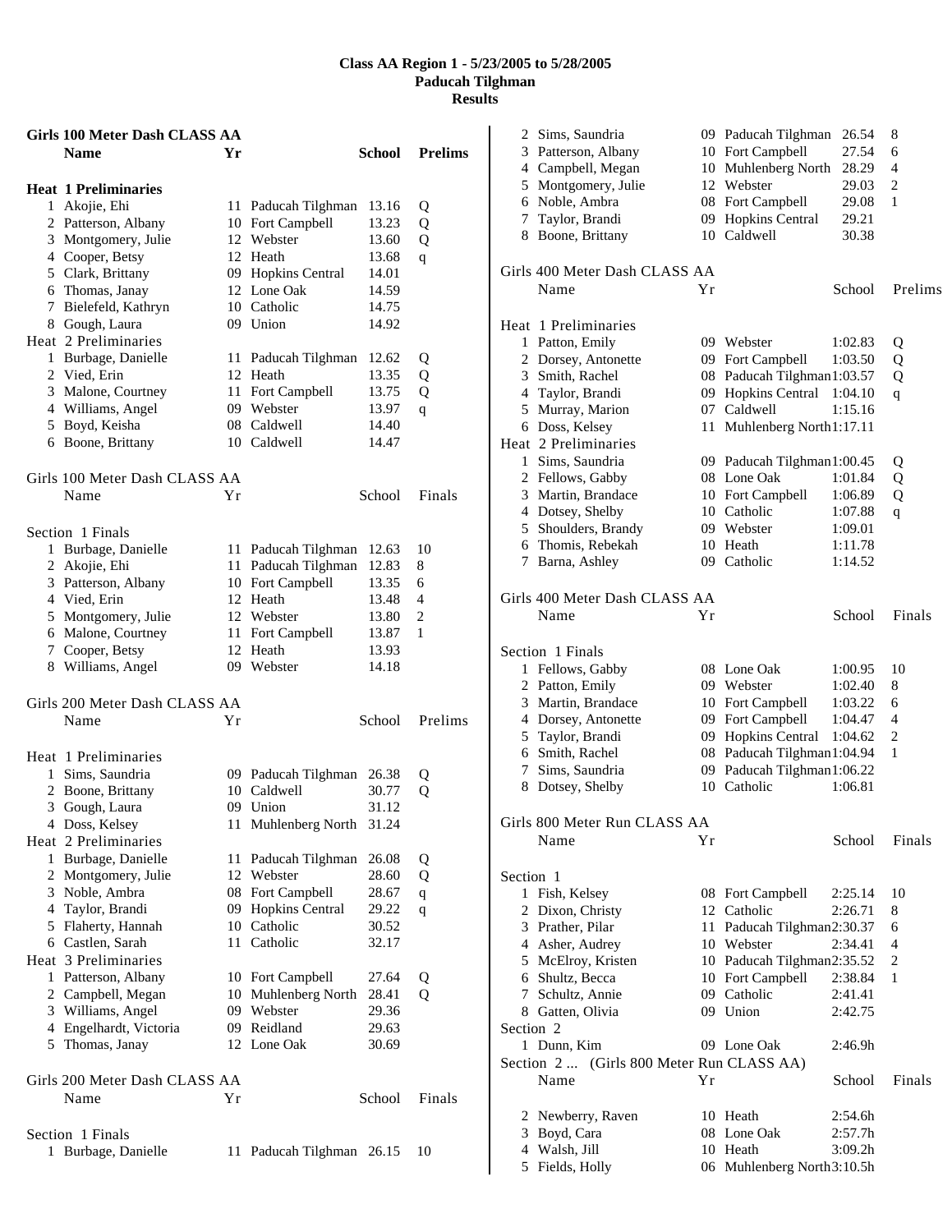|           | 6 Wilson, Margaret<br>7 Asher, Emily   |          | 09 Hopkins Central 3:12.2h<br>11 Webster                   | 3:14.3h            |         | 8         | 6 Maguire, Brianna<br>7 Bowles, Hayley<br>Clark, Brittany |    | 10 Fort Campbell<br>08 Caldwell<br>09 Hopkins Central | 17.99<br>18.94<br>19.01 | - 1         |
|-----------|----------------------------------------|----------|------------------------------------------------------------|--------------------|---------|-----------|-----------------------------------------------------------|----|-------------------------------------------------------|-------------------------|-------------|
|           | Girls 1600 Meter Run CLASS AA          |          |                                                            |                    |         |           |                                                           |    |                                                       |                         |             |
|           | Name                                   | Yr       |                                                            | School             | Finals  |           | Girls 300 Meter Hurdles CLASS AA                          |    |                                                       |                         |             |
|           |                                        |          |                                                            |                    |         |           | Name                                                      | Yr |                                                       | School                  | Prelims     |
| Section 1 |                                        |          |                                                            |                    |         |           |                                                           |    |                                                       |                         |             |
|           | 1 Meeks, Miranda                       |          | 12 Caldwell                                                | 5:33.14            | 10      |           | Heat 1 Preliminaries                                      |    |                                                       |                         |             |
|           | 2 Oates, Margaret                      |          | 10 Fort Campbell<br>10 Fort Campbell                       | 5:36.86<br>5:38.36 | 8<br>6  |           | 1 Overstreet, Chelsea                                     |    | 10 Paducah Tilghman<br>10 Fort Campbell               | 48.17                   | Q           |
|           | 3 Shultz, Becca<br>4 Crouse, Rachel    |          | 12 Webster                                                 | 5:55.43            | 4       |           | 2 Noble, Jasmine                                          |    | 08 Lone Oak                                           | 51.37<br>53.07          | Q           |
|           |                                        |          |                                                            |                    | 2       |           | 3 Fellows, Haleigh                                        |    | 10 Fort Campbell                                      |                         | Q           |
|           | 5 Schultz, Annie                       |          | 09 Catholic                                                | 5:55.80            |         |           | 4 Maguire, Brianna                                        |    | 08 Caldwell                                           | 53.59                   | $\mathbf q$ |
|           | 6 Holt, Suzanne                        |          | 10 Muhlenberg South6:06.04                                 |                    | 1       |           | 5 Bowles, Hayley                                          |    |                                                       | 57.12                   |             |
|           | 7 Whitney, Morgan<br>8 Beesecker, Drew | 11       | Hopkins Central 6:07.42<br>09 Paducah Tilghman6:18.3h      |                    |         | 6         | Clark, Brittany                                           |    | 09 Hopkins Central<br>10 Lone Oak                     | 1:01.49<br>1:14.68      |             |
|           | 9 Wilson, Carrissa                     |          | Paducah Tilghman6:24.00                                    |                    |         |           | 7 Nguyen, Mia<br>Heat 2 Preliminaries                     |    |                                                       |                         |             |
| 10        | Tabor, Jenna                           | 09<br>09 | Webster                                                    | 6:27.00            |         |           |                                                           |    |                                                       |                         |             |
|           | 11 Porter, Brianne                     |          | 08 Muhlenberg South6:29.0h                                 |                    |         | 1         | Akojie, Ehi                                               |    | 11 Paducah Tilghman 48.74<br>10 Webster               |                         | Q           |
|           |                                        |          |                                                            |                    |         |           | 2 Pritchett, Katlin                                       |    |                                                       | 50.36                   | Q           |
|           |                                        |          |                                                            |                    |         | 3         | Dooper, Jennifer<br>Knecht, Katie                         |    | 11 Catholic                                           | 53.58                   | Q           |
|           | Girls 3200 Meter Run CLASS AA          |          |                                                            |                    |         | 4         |                                                           |    | 09 Reidland                                           | 54.73                   | q           |
|           | Name                                   | Υr       |                                                            | School             | Finals  | 5         | Tabor, Jenna                                              |    | 09 Webster                                            | 56.68                   |             |
|           |                                        |          |                                                            |                    |         |           | 6 Armstrong, Emma                                         |    | 08 Caldwell                                           | 59.88                   |             |
| Section 1 | 1 Meeks, Miranda                       |          | 12 Caldwell                                                | 12:25.79           | 10      |           | Girls 300 Meter Hurdles CLASS AA                          |    |                                                       |                         |             |
|           |                                        |          | 10 Fort Campbell                                           | 13:04.31           | 8       |           | Name                                                      | Yr |                                                       | School                  | Finals      |
|           | 2 Oates, Margaret<br>3 Crouse, Rachel  |          | 12 Webster                                                 | 13:10.33           |         |           |                                                           |    |                                                       |                         |             |
|           |                                        |          | 07 Caldwell                                                | 13:10.49           | 6<br>4  |           |                                                           |    |                                                       |                         |             |
|           | 4 Meeks, Emily<br>5 Gaston, Shannon    |          |                                                            |                    |         |           | Section 1 Finals                                          |    |                                                       |                         |             |
|           | 6 Fish, Kelsey                         |          | 10 Muhlenberg North 13:40.22 2<br>08 Fort Campbell         | 13:49.96           |         |           | 1 Akojie, Ehi                                             |    | 11 Paducah Tilghman 47.44                             |                         | 10          |
|           | 7 Huff, Amanda                         | 10       | Union                                                      | 13:57.50           | -1      |           | 2 Overstreet, Chelsea                                     |    | 10 Paducah Tilghman                                   | 48.73                   | 8           |
|           |                                        |          |                                                            |                    |         |           | 3 Noble, Jasmine                                          |    | 10 Fort Campbell                                      | 49.81                   | 6           |
|           | 8 Wilson, Carrissa<br>Beesecker, Drew  | 09       | Paducah Tilghman14:00.87                                   |                    |         |           | 4 Pritchett, Katlin                                       |    | 10 Webster                                            | 50.08                   | 4           |
| 9.        |                                        |          | 09 Paducah Tilghman14:01.1h                                |                    |         |           | 5 Fellows, Haleigh                                        |    | 08 Lone Oak                                           | 52.15                   | 2           |
|           | 10 Porter, Brianne                     |          | 08 Muhlenberg South14:05.7h                                |                    |         | 6         | Dooper, Jennifer                                          |    | 11 Catholic                                           | 53.13                   | 1           |
|           | 11 Holt, Suzanne<br>12 Whitney, Morgan |          | 10 Muhlenberg South14:16.5h<br>11 Hopkins Central 14:41.3h |                    |         | 7         | Knecht, Katie<br>8 Maguire, Brianna                       |    | 09 Reidland<br>10 Fort Campbell                       | 55.02<br>56.82          |             |
|           |                                        |          |                                                            |                    |         |           |                                                           |    |                                                       |                         |             |
|           | Girls 100 Meter Hurdles CLASS AA       |          |                                                            |                    |         |           | Girls 4x100 Meter Relay CLASS AA                          |    |                                                       |                         |             |
|           | Name                                   | Yr       |                                                            | School             | Prelims |           | Team                                                      |    | Relay                                                 | Finals                  |             |
|           |                                        |          |                                                            |                    |         |           |                                                           |    |                                                       |                         |             |
|           | Heat 1 Preliminaries                   |          |                                                            |                    |         | Section 1 |                                                           |    |                                                       |                         |             |
|           | 1 Pritchett, Katlin                    |          | 10 Webster                                                 | 17.50              | Q       |           | 1 Paducah Tilghman                                        |    |                                                       | 49.92                   | - 10        |
|           | 2 Maguire, Brianna                     |          | 10 Fort Campbell                                           | 18.18              | Q       |           | 1) Barlow, Keri 12                                        |    | 2) Overstreet, Chelsea 10                             |                         |             |
|           | 3 Overstreet, Chelsea                  |          | 10 Paducah Tilghman                                        | 18.25              | Q       |           | 3) Sims, Saundria 09                                      |    | 4) Burbage, Danielle 11                               |                         |             |
|           | 4 Clark, Brittany                      |          | 09 Hopkins Central                                         | 19.12              | q       |           | 2 Fort Campbell                                           |    |                                                       | 52.87                   | 8           |
|           | 5 Nguyen, Mia                          |          | 10 Lone Oak                                                | 26.26              |         |           | 1) Malone, Courtney 11                                    |    | 2) Noble, Ambra 08                                    |                         |             |
|           | Heat 2 Preliminaries                   |          |                                                            |                    |         |           | 3) Misaalefua, Renee 11                                   |    | 4) Patterson, Albany 10                               |                         |             |
|           | 1 Akojie, Ehi                          |          | 11 Paducah Tilghman                                        | 15.71              | Q       |           | 3 Heath                                                   |    |                                                       | 53.74                   | 6           |
|           | 2 Allen, India                         |          | 11 Fort Campbell                                           | 17.26              | Q       |           | 1) Austin, McKenzie 08                                    |    | 2) Cooper, Betsy 12                                   |                         |             |
|           | 3 Dooper, Jennifer                     | 11       | Catholic                                                   | 18.14              | Q       |           | 3) Morrison, Deanita 10                                   |    | 4) Stewart, Rachel 10                                 |                         |             |
|           | 4 Bowles, Hayley                       |          | 08 Caldwell                                                | 18.83              | q       |           | Section 1  (Girls 4x100 Meter Relay CLASS AA)             |    |                                                       |                         |             |
|           |                                        |          |                                                            |                    |         |           | Team                                                      |    | Relay                                                 | Finals                  |             |
|           | Girls 100 Meter Hurdles CLASS AA       |          |                                                            |                    |         |           |                                                           |    |                                                       |                         |             |
|           | Name                                   | Υr       |                                                            | School             | Finals  |           | 4 Webster County                                          |    |                                                       | 53.77                   | -4          |
|           |                                        |          |                                                            |                    |         |           | 1) Pritchett, Katlin 10                                   |    | 2) Owen, Caitlin 11                                   |                         |             |
|           | Section 1 Finals                       |          |                                                            |                    |         |           | 3) Griffin, Brandi 12                                     |    | 4) Montgomery, Julie 12                               |                         |             |
|           | 1 Akojie, Ehi                          |          | 11 Paducah Tilghman 15.95                                  |                    | 10      |           | 5 Owensboro Catholic                                      |    |                                                       | 59.01                   | 2           |
|           | 2 Allen, India                         | 11       | Fort Campbell                                              | 16.87              | 8       |           | 1) Ackerman, Kaitlyn 09                                   |    | 2) Bielefeld, Kathryn 10                              |                         |             |
|           | 3 Pritchett, Katlin                    |          | 10 Webster                                                 | 17.14              | 6       |           | 3) Blandford, Megan 12                                    |    | 4) DuVall, Michelle 11                                |                         |             |
|           | 4 Overstreet, Chelsea                  |          | 10 Paducah Tilghman 17.72                                  |                    | 4       |           | 6 Caldwell County                                         |    |                                                       | 59.39                   | -1          |
|           | 5 Dooper, Jennifer                     |          | 11 Catholic                                                | 17.79              | 2       |           | 1) Boone, Brittany 10                                     |    | 2) Boyd, Keisha 08                                    |                         |             |
|           |                                        |          |                                                            |                    |         |           | 3) Faulkner, Stacey 10                                    |    | 4) Wilson, Dawnesha 08                                |                         |             |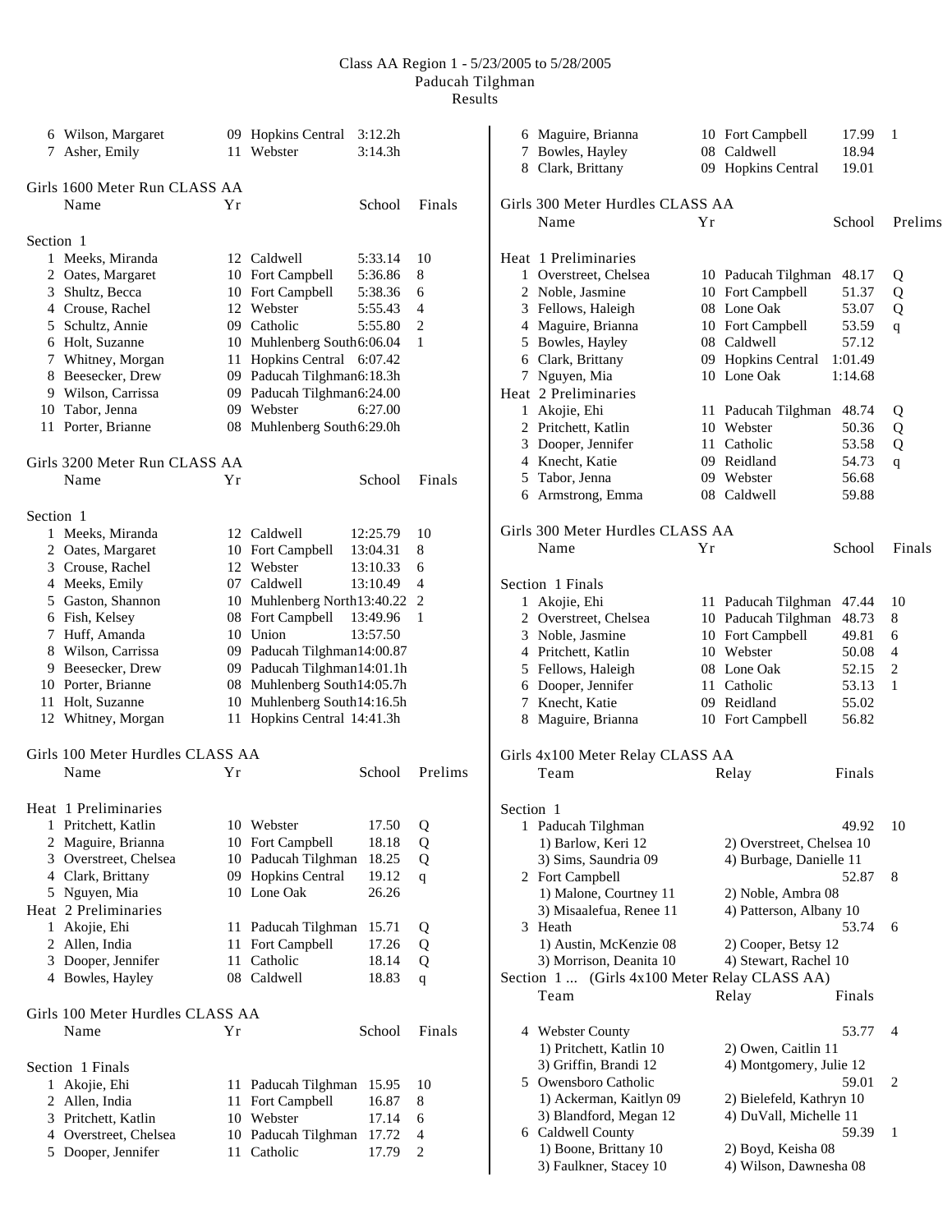|           | Girls 4x200 Meter Relay CLASS AA<br>Team  | Finals<br>Relay                           |    |
|-----------|-------------------------------------------|-------------------------------------------|----|
| Section 1 |                                           |                                           |    |
|           | 1 Paducah Tilghman                        | 1:49.3h                                   | 10 |
|           | 1) Overstreet, Chelsea 10                 | 2) Smith, Rachel 08                       |    |
|           | 3) Newell, Whitney 10                     | 4) Prather, Pilar 11                      |    |
|           | 2 Fort Campbell                           | 1:54.7h                                   | 8  |
|           | 1) Martin, Brandace 10                    | 2) Strafford, Brittany 09                 |    |
|           | 3) Noble, Ambra 08                        | 4) Allen, India 11                        |    |
|           | 3 Heath                                   | 1:54.7h                                   | 6  |
|           | 1) Austin, McKenzie 08                    | 2) Cooper, Betsy 12                       |    |
|           | 3) Morrison, Deanita 10                   | 4) Stewart, Rachel 10                     |    |
|           | 4 Lone Oak                                | 1:55.9h                                   | 4  |
|           | 1) Fellows, Gabby 08                      | 2) Fellows, Haleigh 08                    |    |
|           | 3) Shumpert, Natalie 08                   | 4) Thomas, Janay 12                       |    |
|           | 5 Owensboro Catholic                      | 1:58.5h                                   | 2  |
|           | 1) Dixon, Christy 12                      | 2) Dooper, Jennifer 11                    |    |
|           | 3) Rasp, Erin 11                          | 4) Barna, Lauren 11                       |    |
|           | 6 Webster County                          | 1:58.5h                                   | 1  |
|           | 1) Asher, Audrey 10                       | 2) Owen, Caitlin 11                       |    |
|           | 3) Williams, Angel 09                     | 4) Shoulders, Brandy 09                   |    |
|           | 7 Caldwell County                         | 2:04.9h                                   |    |
|           | 1) Wilson, Dawnesha 08                    | 2) Boyd, Keisha 08                        |    |
|           | 3) Murray, Marion 07                      | 4) Faulkner, Stacey 10                    |    |
|           | Girls 4x400 Meter Relay CLASS AA          |                                           |    |
|           | Team                                      | Finals<br>Relay                           |    |
|           |                                           |                                           |    |
| Section 1 |                                           |                                           |    |
|           | 1 Paducah Tilghman                        | 4:09.62                                   | 10 |
|           | 1) Prather, Pilar 11                      | 2) Sims, Saundria 09                      |    |
|           | 3) Akojie, Ehi 11                         | 4) Burbage, Danielle 11                   |    |
|           | 2 Fort Campbell                           | 4:19.39                                   | 8  |
|           | 1) Shultz, Becca 10                       | 2) Noble, Jasmine 10                      |    |
|           | 3) Martin, Brandace 10                    | 4) Dorsey, Antonette 09                   |    |
|           | 3 Webster County                          | 4:23.15                                   | 6  |
|           | 1) Owen, Caitlin 11                       | 2) Pritchett, Katlin 10                   |    |
|           | 3) Shoulders, Brandy 09                   | 4) Patton, Emily 09                       |    |
|           | 4 Owensboro Catholic                      | 4:35.37                                   | 4  |
|           | 1) Dixon, Christy 12                      | 2) Dotsey, Shelby 10                      |    |
|           | 3) Thompson, Kathleen 10                  | 4) Schultz, Annie 09                      |    |
|           | 5 Lone Oak                                | 4:50.96                                   | 2  |
|           | 1) Fellows, Olivia 09<br>3) Boyd, Cara 08 | 2) Fellows, Haleigh 08<br>4) Dunn, Kim 09 |    |
|           |                                           |                                           |    |
|           | Girls 4x800 Meter Relay CLASS AA          |                                           |    |
|           | Team                                      | Finals<br>Relay                           |    |
|           |                                           |                                           |    |
| Section 1 |                                           |                                           |    |
|           | 1 Fort Campbell                           | 10:01.13                                  | 10 |
|           | 1) Fish, Kelsey 08                        | 2) Oates, Margaret 10                     |    |
|           | 3) Dorsey, Antonette 09                   | 4) Shultz, Becca 10                       |    |
|           | 2 Webster County                          | 10:34.66                                  | 8  |
|           | 1) Patton, Emily 09                       | 2) Asher, Audrey 10                       |    |
|           | 3) Tabor, Jenna 09                        | 4) Crouse, Rachel 12                      |    |
| 3         | Owensboro Catholic                        | 10:34.96                                  | 6  |
|           | 1) Dixon, Christy 12                      | 2) Schultz, Annie 09                      |    |
|           | 3) Thompson, Kathleen 10                  | 4) Thompson, Megan 12                     |    |
|           | 4 Paducah Tilghman                        | 10:48.91                                  | 4  |

| 1) Renfro, Leigh Ann 10      |    | 2) Wilson, Carrissa 09         |          |              |
|------------------------------|----|--------------------------------|----------|--------------|
| 3) McElroy, Kristen 10       |    | 4) Patterson, Olivia 08        |          |              |
| 5 Caldwell County            |    |                                | 11:53.56 | 2            |
| 1) Luebbert, Jessie 11       |    | 2) Meeks, Emily 07             |          |              |
| 3) Murray, Marion 07         |    | 4) Faulkner, Stacey 10         |          |              |
| 6 Heath                      |    |                                | 12:53.00 | 1            |
|                              |    |                                |          |              |
| 1) Cash, Alex 10             |    | 2) McKellips, Codie 09         |          |              |
| 3) Newberry, Raven 10        |    | 4) Walsh, Jill 10              |          |              |
|                              |    |                                |          |              |
| Boys 100 Meter Dash CLASS AA |    |                                |          |              |
| Name                         | Υr |                                | School   | Prelims      |
|                              |    |                                |          |              |
| Heat 1 Preliminaries         |    |                                |          |              |
| 1 Newell, Brandon            |    | 12 Paducah Tilghman            | 11.34    | Q            |
| 2 Hawkins, Keith             |    | 12 Paducah Tilghman            | 11.38    | Q            |
| 3 Bell, Jerome               | 11 | Hopkins Central                | 11.54    | Q            |
| 4 McCoy, Danny               |    | 10 Caldwell                    | 12.68    |              |
|                              |    |                                |          |              |
| 5 Martin, Steven             |    | 08 Caldwell                    | 13.60    |              |
| Heat 2 Preliminaries         |    |                                |          |              |
| 1 Austin, Brandon            |    | 12 Heath                       | 10.94    | Q            |
| 2 Stallworth, Derrick        | 10 | Fort Campbell                  | 10.98    | Q            |
| 3 Long, Jayce                | 11 | Heath                          | 11.36    | Q            |
| 4 Thibedeaux, Justin         | 12 | Fort Campbell                  | 11.60    | $\mathbf q$  |
| 5 White, Josh                | 11 | Catholic                       | 12.25    |              |
|                              |    |                                |          | q            |
| 6 McNeil, Michael            |    | 10 Lone Oak                    | 12.73    |              |
|                              |    |                                |          |              |
| Boys 100 Meter Dash CLASS AA |    |                                |          |              |
| Name                         | Υr |                                | School   | Finals       |
|                              |    |                                |          |              |
| Section 1 Finals             |    |                                |          |              |
| 1 Austin, Brandon            |    | 12 Heath                       | 10.88    | 10           |
| 2 Stallworth, Derrick        |    | 10 Fort Campbell               | 11.15    | 8            |
| 3 Hawkins, Keith             |    | 12 Paducah Tilghman            | 11.22    | 6            |
| 4 Newell, Brandon            |    | 12 Paducah Tilghman            | 11.47    | 4            |
| 5 Thibedeaux, Justin         |    | 12 Fort Campbell               | 11.57    | 2            |
| 6 Long, Jayce                | 11 | Heath                          | 11.58    | 1            |
|                              |    |                                |          |              |
| 7 Bell, Jerome               | 11 | Hopkins Central                | 11.72    |              |
| 8 White, Josh                | 11 | Catholic                       | 12.27    |              |
|                              |    |                                |          |              |
| Boys 200 Meter Dash CLASS AA |    |                                |          |              |
| Name                         | Yr |                                | School   | Prelims      |
|                              |    |                                |          |              |
| Heat 1 Preliminaries         |    |                                |          |              |
| 1 Austin, Brandon            |    | 12 Heath                       | 22.37    | Q            |
| 2 Winbush, Yule              |    | 11 Fort Campbell               | 23.70    | Q            |
| Heat 1 Preliminaries         |    | (Boys 200 Meter Dash CLASS AA) |          |              |
| Name                         | Yr |                                | School   | Prelims      |
|                              |    |                                |          |              |
| 3 Walker, Jeremy             |    | 12 Caldwell                    | 24.34    |              |
| 4 Brooks, Matt               |    | 10 Muhlenberg North            | 26.30    |              |
| 5 Gobin, Jeremy              |    | 09 Webster                     | 29.14    |              |
|                              |    |                                |          |              |
| Heat 2 Preliminaries         |    |                                |          |              |
| 1 Alston, Lamar              |    | 12 Paducah Tilghman            | 23.22    | Q            |
| 2 Thibedeaux, Justin         |    | 12 Fort Campbell               | 23.54    | Q            |
| 3 Donohoo, Corey             |    | 12 Heath                       | 24.01    | q            |
| 4 Harrison, Justin           | 11 | Muhlenberg North               | 25.54    |              |
| 5 Coleman, Marcus            | 11 | Caldwell                       | 25.76    |              |
| Heat 3 Preliminaries         |    |                                |          |              |
| 1 Hawkins, Kenny             | 12 | Paducah Tilghman               | 23.14    | Q            |
| 2 Bell, Jerome               | 11 | Hopkins Central                | 23.73    | Q            |
| 3 Anglin, Shea               | 12 | Webster                        | 24.01    | $\mathbf{q}$ |
|                              |    |                                |          |              |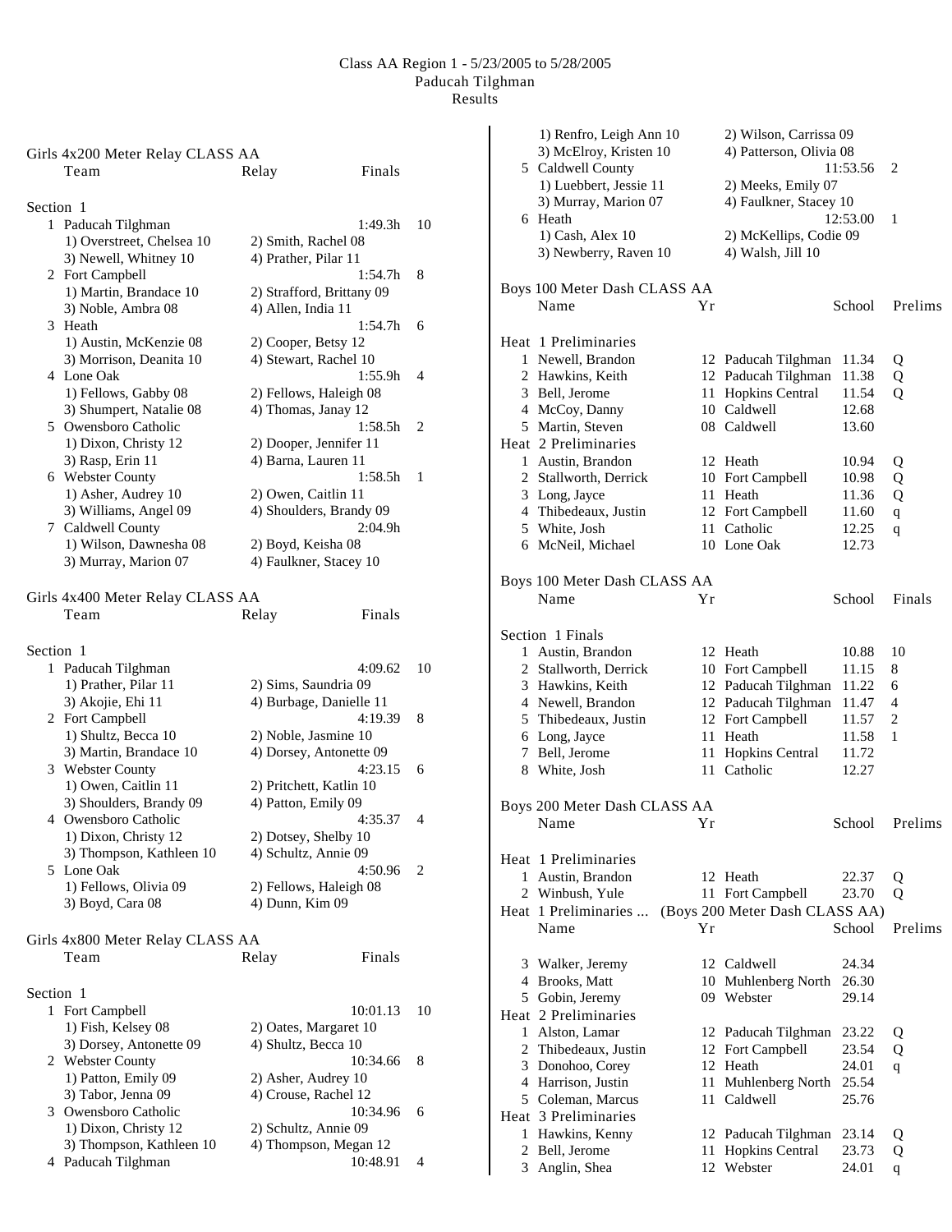|              | 4 Jackson, Justin<br>5 McNeil, Michael |    | 08 Lone Oak<br>10 Lone Oak            | 25.38<br>25.50   |         |
|--------------|----------------------------------------|----|---------------------------------------|------------------|---------|
|              | Boys 200 Meter Dash CLASS AA           |    |                                       |                  |         |
|              | Name                                   | Υr |                                       | School           | Finals  |
|              | Section 1 Finals                       |    |                                       |                  |         |
| $\mathbf{1}$ | Austin, Brandon                        |    | 12 Heath                              | 21.80            | 10      |
|              | 2 Hawkins, Kenny                       |    | 12 Paducah Tilghman                   | 22.43            | 8       |
|              | 3 Alston, Lamar                        |    | 12 Paducah Tilghman                   | 22.88            | 6       |
|              | 4 Bell, Jerome                         | 11 | <b>Hopkins Central</b>                | 23.12            | 4       |
|              | 5 Winbush, Yule                        | 11 | Fort Campbell                         | 23.37            | 2       |
|              | 6 Anglin, Shea                         | 12 | Webster                               | 23.62            | 1       |
|              | 7 Thibedeaux, Justin                   |    | 12 Fort Campbell                      | 23.78            |         |
|              | 8 Donohoo, Corey                       |    | 12 Heath                              | 24.19            |         |
|              | Boys 400 Meter Dash CLASS AA           |    |                                       |                  |         |
|              | Name                                   | Yr |                                       | School           | Prelims |
|              | Heat 1 Preliminaries                   |    |                                       |                  |         |
| 1            | Ringle, Justin                         |    | 11 Fort Campbell                      | 51.28            | Q       |
|              | 2 Lee, Josh                            |    | 12 Paducah Tilghman                   | 51.62            | Q       |
|              | 3 Coburn, Charles                      |    | 11 Hopkins Central                    | 56.38            | Q       |
|              | 4 Stewart, Coran                       |    | 10 Lone Oak                           | 58.41            |         |
|              | 5 Campbell, Corey                      |    | 12 Heath                              | 58.59            |         |
|              | 6 Lipson, Michael                      |    | 09 Caldwell                           | 1:00.13          |         |
|              | 7 Bullock, Dustin                      |    | 10 Muhlenberg North 1:08.65           |                  |         |
|              | Heat 2 Preliminaries                   |    |                                       |                  |         |
|              | 1 Mays, Courtland                      |    | 12 Paducah Tilghman                   | 51.33            | Q       |
|              | 2 Younger, James                       |    | 10 Fort Campbell                      | 54.22            | Q       |
|              | 3 Denton, Clint                        |    | 12 Heath                              | 55.11            | Q       |
|              | 4 Tompkins, Zach<br>6 Bowman, Lance    | 11 | <b>Hopkins Central</b><br>12 Lone Oak | 57.82<br>1:01.74 | q       |
|              | Boys 400 Meter Dash CLASS AA           |    |                                       |                  |         |
|              | Name                                   | Υr |                                       | School           | Finals  |
|              | Section 1 Finals                       |    |                                       |                  |         |
|              | 1 Mays, Courtland                      |    | 12 Paducah Tilghman                   | 51.63            | 10      |
| 2            | Ringle, Justin                         |    | 11 Fort Campbell                      | 51.68            | 8       |
|              | 3 Lee, Josh                            |    | 12 Paducah Tilghman                   | 51.75            | 6       |
|              | 4 Younger, James                       |    | 10 Fort Campbell                      | 53.11            | 4       |
|              | 5 Denton, Clint                        | 12 | Heath                                 | 54.63            | 2       |
|              | 6 Coburn, Charles                      | 11 | Hopkins Central                       | 57.32            | 1       |
| 7            | Tompkins, Zach                         | 11 | <b>Hopkins Central</b>                | 57.49            |         |
|              | Boys 800 Meter Run CLASS AA            |    |                                       |                  |         |
|              | Name                                   | Υr |                                       | School           | Finals  |
| Section 1    |                                        |    |                                       |                  |         |
|              | 1 Casey, Emon                          |    | 12 Paducah Tilghman2:02.95            |                  | 10      |
|              | 2 Braima, Andre                        |    | 12 Paducah Tilghman2:06.01            |                  | 8       |
|              | 3 Ainsworth, Will                      | 12 | <b>Hopkins Central</b>                | 2:07.04          | 6       |
|              | 4 Searcy, Blake                        |    | 09 Catholic                           | 2:08.66          | 4       |
|              | 5 Thomas, Jerome                       |    | 10 Fort Campbell                      | 2:10.11          | 2       |
|              | 6 Searcy, Nick                         |    | 10 Catholic                           | 2:18.50          |         |
|              | 7 Brelsford, Nate                      |    | 09 Lone Oak                           | 2:18.57          |         |
|              | 8 Walker, John                         |    | 09 Muhlenberg South2:20.0h            |                  |         |
| Section 2    |                                        |    |                                       |                  |         |
| 1            | Johnson, Justin                        |    | 09 Fort Campbell                      | 2:15.41          | 1       |

| 2            | Urshrey, Dustin                             |    | 12 Muhlenberg South2:26.6h  |                     |                |
|--------------|---------------------------------------------|----|-----------------------------|---------------------|----------------|
|              | 3 Denton, Issac                             |    | 10 Lone Oak                 | 2:27.6h             |                |
|              | 4 Crowdus, Evan                             |    | 09 Union                    | 2:30.1h             |                |
|              | 5 Morris, Matt                              |    | 10 Muhlenberg North2:30.4h  |                     |                |
|              | 6 Hunley, Anthony                           |    | 09 Muhlenberg South2:38.3h  |                     |                |
|              | 7 Ciecorka, Michael                         |    | 12 Union                    | 2:44.7h             |                |
|              | 8 Brown, Javon                              |    | 06 Caldwell                 | 2:52.2h             |                |
|              | 9 Murray, Jonathan                          |    | 06 Caldwell                 | 3:08.7h             |                |
|              |                                             |    |                             |                     |                |
|              | Boys 1600 Meter Run CLASS AA                |    |                             |                     |                |
|              | Name                                        | Υr |                             | School              | Finals         |
| Section 1    |                                             |    |                             |                     |                |
|              | 1 Casey, Emon                               |    | 12 Paducah Tilghman4:26.53  |                     | 10             |
|              | 2 Polio, Willie                             |    | 09 Catholic                 | 4:45.42             | 8              |
|              | 3 Pea, Barron                               |    | 10 Paducah Tilghman4:46.09  |                     | 6              |
|              | 4 Bilbro, Brad                              |    | 10 Muhlenberg North4:48.17  |                     | 4              |
|              | 5 Napier, Cody                              |    | 09 Muhlenberg South4:49.76  |                     | 2              |
|              | 6 Thomas, Jerome                            |    | 10 Fort Campbell            | 4:51.08             | 1              |
|              | 7 Kirkpatrick, John                         |    | 10 Muhlenberg North5:00.92  |                     |                |
|              | 8 Poore, Aaron                              |    | 08 Muhlenberg South5:31.0h  |                     |                |
|              | 9 Kubach, Jeremy                            |    | 09 Webster                  | 5:35.0h             |                |
|              | 10 Adams, Michael                           |    | 10 Lone Oak                 | 5:44.7h             |                |
|              | 11 Rasnake, Javan                           |    | 12 Caldwell                 | 6:12.8h             |                |
|              | 12 Crowdus, Evan                            |    | 09 Union                    | 6:17.4h             |                |
|              | 13 Oetjen, Kyle                             |    | 09 Lone Oak                 | 6:34.9h             |                |
| 14           | Murray, Jonathan                            |    | 06 Caldwell                 | 6:51.0 <sub>h</sub> |                |
|              | Boys 3200 Meter Run CLASS AA                |    |                             |                     |                |
|              | Name                                        | Υr |                             | School              | Finals         |
|              |                                             |    |                             |                     |                |
| Section 1    |                                             |    |                             |                     |                |
|              | 1 Wilson, Chase                             |    | 12 Paducah Tilghman10:00.22 |                     | 10             |
|              | 2 Polio, Joey                               |    | 12 Catholic                 | 10:16.54            | 8              |
|              | 3 Thompson, Ben                             |    | 10 Catholic                 | 10:20.99            | 6              |
|              | 4 Wynn, Jarred                              |    | 11 Paducah Tilghman10:32.59 |                     | 4              |
|              | 5 Napier, Cody                              |    | 09 Muhlenberg South10:52.41 |                     | $\overline{c}$ |
|              | 6 Bilbro, Brad                              |    | 10 Muhlenberg North10:56.38 |                     | 1              |
|              | 7 Kirkpatrick, John                         |    | 10 Muhlenberg North10:57.00 |                     |                |
|              | 8 Fentress, Carson                          | 12 | Reidland                    | 11:17.9h            |                |
| 9            | Poore, Aaron                                | 08 | Muhlenberg South11:48.59    |                     |                |
|              | 10 Byrd, Jesse                              |    | 10 Lone Oak                 | 12:10.8h            |                |
|              | (Boys 3200 Meter Run CLASS AA)<br>Section 1 |    |                             |                     |                |
|              | Name                                        | Υr |                             | School              | Finals         |
|              | 11 Kubach, Jeremy                           |    | 09 Webster                  | 12:21.3h            |                |
|              | 12 Brock, Trent                             |    | 08 Fort Campbell            | 13:32.4h            |                |
|              | 13 Bolger, Philip                           |    | 10 Fort Campbell            | 13:55.76            |                |
|              |                                             |    |                             |                     |                |
|              | Boys 110 Meter Hurdles CLASS AA             |    |                             |                     |                |
|              | Name                                        | Yr |                             | School              | Finals         |
|              |                                             |    |                             |                     |                |
| Section 1    |                                             |    |                             |                     |                |
| $\mathbf{1}$ | Spencer, Darius                             |    | 11 Fort Campbell            | 15.83               | 10             |
|              | 2 Bean, Cody                                | 09 | Hopkins Central             | 15.90               | 8              |
|              | 3 Turpin, Jeff                              | 11 | Reidland                    | 16.41               | 6              |
|              | 4 Jones, Jefferson                          | 11 | Paducah Tilghman            | 17.53               | $\overline{4}$ |
|              | 5 Jones, David                              |    | 10 Paducah Tilghman         | 17.95               | 2              |
|              | 6 Thibedeaux, Justin                        |    | 12 Fort Campbell            | 18.05               | 1              |
|              |                                             |    |                             |                     |                |

Boys 300 Meter Hurdles CLASS AA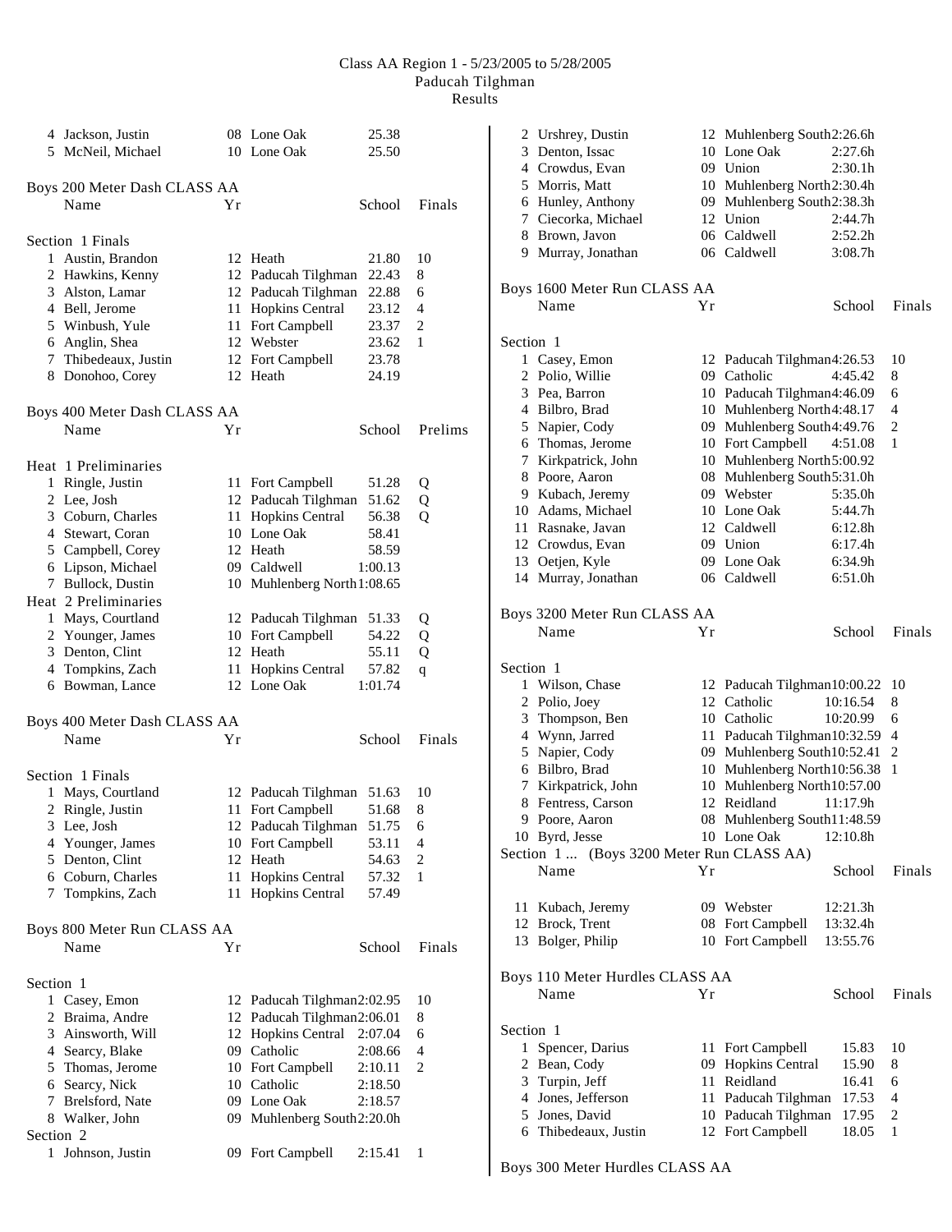|           | Name                                          | Υr |                                                  | School  | Finals |
|-----------|-----------------------------------------------|----|--------------------------------------------------|---------|--------|
| Section 1 |                                               |    |                                                  |         |        |
|           | 1 Turpin, Jeff                                |    | 11 Reidland                                      | 41.30   | 10     |
|           | 2 Spencer, Darius                             |    | 11 Fort Campbell                                 | 41.59   | 8      |
|           | 3 Bean, Cody                                  |    | 09 Hopkins Central                               | 44.91   | 6      |
|           | 4 Jones, Jefferson                            |    | 11 Paducah Tilghman                              | 45.84   | 4      |
|           | 5 Brown, Darrius                              |    | 07 Fort Campbell                                 | 46.93   | 2      |
|           | 6 Kamuf, Ben                                  |    | 09 Catholic                                      | 46.96   | 1      |
|           | 7 Jones, David                                |    | 10 Paducah Tilghman                              | 47.00   |        |
|           | Boys 4x100 Meter Relay CLASS AA               |    |                                                  |         |        |
|           | Team                                          |    | Relay                                            | Finals  |        |
|           |                                               |    |                                                  |         |        |
| Section 1 |                                               |    |                                                  |         |        |
|           | 1 Paducah Tilghman                            |    |                                                  | 43.80   | 10     |
|           | 1) Hawkins, Keith 12                          |    | 2) Davis, Brandon 11                             |         |        |
|           | 3) Hawkins, Kenny 12                          |    | 4) Newell, Brandon 12                            |         |        |
|           | 2 Fort Campbell                               |    |                                                  | 44.57   | 8      |
|           |                                               |    |                                                  |         |        |
|           | 1) Ringle, Justin 11<br>3) Walker, Michael 12 |    | 2) Stallworth, Derrick 10<br>4) Winbush, Yule 11 |         |        |
|           | 3 Heath                                       |    |                                                  | 44.67   | 6      |
|           | 1) Austin, Brandon 12                         |    | 2) Donohoo, Corey 12                             |         |        |
|           | 3) Lewis, Brad 12                             |    | 4) Long, Jayce 11                                |         |        |
|           | 4 Owensboro Catholic                          |    |                                                  | 50.59   | 4      |
|           |                                               |    |                                                  |         |        |
|           | 1) Foster, Jonathon 10                        |    | 2) Kamuf, Ben 09                                 |         |        |
|           | 3) Stallings, Matt 10                         |    | 4) Wathen, Frank 11                              |         |        |
|           | Boys 4x200 Meter Relay CLASS AA               |    |                                                  |         |        |
|           | Team                                          |    | Relay                                            | Finals  |        |
|           |                                               |    |                                                  |         |        |
| Section 1 |                                               |    |                                                  |         |        |
| 1         | Paducah Tilghman                              |    |                                                  | 1:32.36 | 10     |
|           | 1) Hawkins, Keith 12                          |    | 2) Jones, Jonathan 11                            |         |        |
|           | 3) Alston, Lamar 12                           |    | 4) Hawkins, Kenny 12                             |         |        |
|           | 2 Fort Campbell                               |    |                                                  | 1:34.29 | 8      |
|           | 1) Ringle, Justin 11                          |    | 2) Winbush, Yule 11                              |         |        |
|           | 3) Walker, Michael 12                         |    | 4) Stallworth, Derrick 10                        |         |        |
|           | Boys 4x400 Meter Relay CLASS AA               |    |                                                  |         |        |
|           | Team                                          |    | Relay                                            | Finals  |        |
|           |                                               |    |                                                  |         |        |
| Section 1 |                                               |    |                                                  |         |        |
|           | 1 Paducah Tilghman                            |    |                                                  | 3:29.56 | 10     |
|           | 1) Paxton, Hank 12                            |    | 2) Casey, Emon 12                                |         |        |
|           | 3) Mays, Courtland 12                         |    | 4) Alston, Lamar 12                              |         |        |
|           |                                               |    |                                                  |         |        |
|           | 2 Fort Campbell                               |    |                                                  | 3:32.31 | 8      |
|           | 1) Ringle, Justin 11                          |    | 2) Stallworth, Derrick 10                        |         |        |
|           | 3) Walker, Michael 12                         |    | 4) Spencer, Darius 11                            |         |        |
|           | 3 Reidland                                    |    |                                                  | 3:50.28 | 6      |
|           | 1) Fentress, Carson 12                        |    | 2) Fentress, Logan 11                            |         |        |
|           | 3) Ringstaff, Tanner 07                       |    | 4) Turpin, Jeff 11                               |         |        |
|           | 4 Heath                                       |    |                                                  | 3:54.40 | 4      |
|           | 1) Campbell, Corey 12                         |    | 2) Denton, Clint 12                              |         |        |
|           | 3) Feather, Bill 11                           |    | 4) Grubbs, Walker 09                             |         |        |
|           | 5 Owensboro Catholic                          |    |                                                  | 4:04.96 | 2      |
|           | 1) Polio, Willie 09                           |    | 2) Searcy, Blake 09                              |         |        |
|           |                                               |    |                                                  |         |        |
|           | 3) Searcy, Nick 10                            |    | 4) Wills, Matthew 10                             |         |        |
|           | 6 Lone Oak                                    |    |                                                  | 4:07.38 | 1      |
|           | 1) Bowman, Lance 12                           |    | 2) McNeil, Michael 10                            |         |        |
|           | 3) Stewart, Coran 10                          |    | 4) Denton, Issac 10                              |         |        |

|           | 7 Caldwell County<br>1) Martin, Steven 08<br>3) Wimbleduff, Marcus 08 | 2) Lipson, Michael 09<br>4) Brown, Javon 06 | 4:29.3h  |    |
|-----------|-----------------------------------------------------------------------|---------------------------------------------|----------|----|
|           | Boys 4x800 Meter Relay CLASS AA                                       |                                             |          |    |
|           | Team                                                                  | Relay                                       | Finals   |    |
| Section 1 |                                                                       |                                             |          |    |
|           | 1 Paducah Tilghman                                                    |                                             | 8:18.67  | 10 |
|           | 1) Wilson, Chase 12                                                   | 2) More, Jarron 12                          |          |    |
|           | 3) Braima, Andre 12                                                   | 4) Casey, Emon 12                           |          |    |
|           | 2 Owensboro Catholic                                                  |                                             | 8:43.37  | 8  |
|           | 1) Polio, Joey 12                                                     | 2) Polio, Willie 09                         |          |    |
|           | 3) Searcy, Blake 09                                                   | 4) Searcy, Nick 10                          |          |    |
|           | 3 Fort Campbell                                                       |                                             | 8:48.04  | 6  |
|           | 1) Ringle, Justin 11                                                  | 2) Johnson, Justin 09                       |          |    |
|           | 3) Polanec, Mike 10                                                   | 4) Thomas, Jerome 10                        |          |    |
|           | 4 Reidland                                                            |                                             | 8:59.78  | 4  |
|           | 1) Fentress, Carson 12                                                | 2) Fentress, Logan 11                       |          |    |
|           | 3) Ringstaff, Tanner 07                                               | 4) Turpin, Jeff 11                          |          |    |
|           | 5 Lone Oak                                                            |                                             | 9:34.90  | 2  |
|           | 1) Brelsford, Nate 09                                                 | $2)$ Byrd, Jesse 10                         |          |    |
|           | 3) Denton, Issac 10                                                   | 4) Adams, Michael 10                        |          |    |
|           | 6 Muhlenberg South                                                    |                                             | 9:48.28  | 1  |
|           | 1) Walker, John 09                                                    | 2) Urshrey, Dustin 12                       |          |    |
|           | 3) Napier, Cody 09                                                    | 4) Hunley, Anthony 09                       |          |    |
|           | 7 Caldwell County                                                     |                                             | 10:38.53 |    |
|           | 1) Coleman, Marcus 11                                                 | 2) Lipson, Michael 09                       |          |    |
|           | 3) McAlister, Brandon 09                                              | 4) Murray, Jonathan 06                      |          |    |
|           |                                                                       |                                             |          |    |
|           |                                                                       |                                             |          |    |
|           |                                                                       |                                             |          |    |

| Women - CLASS AA - Team Rankings - 18 Events Scored |     |
|-----------------------------------------------------|-----|
| 1) Paducah Tilghman                                 | 166 |
| 2) Fort Campbell                                    | 132 |
|                                                     |     |
|                                                     |     |
| 3) Webster County                                   | 106 |
| 4) Lone Oak                                         | 39  |
| 5) Owensboro Catholic                               | 37  |
| 6) Caldwell County                                  | 27  |
| Heath                                               | 17  |
| 8) Muhlenberg North                                 | 15  |

| 8) Munienberg North       |    |
|---------------------------|----|
| 9) Hopkins County Central | 10 |
| 10) Muhlenberg South      |    |

| Men - CLASS AA - Team Rankings - 18 Events Scored |     |
|---------------------------------------------------|-----|
| 1) Paducah Tilghman                               | 208 |
| 2) Fort Campbell                                  | 110 |
| 3) Hopkins County Central                         | 61  |
| 4) Owensboro Catholic                             | 54  |
| 5) Heath                                          | 39  |
| 6) Reidland                                       | 26  |
| 7) Webster County                                 | 21  |
| 8) Lone Oak                                       | 13  |
| 9) Muhlenberg North                               |     |